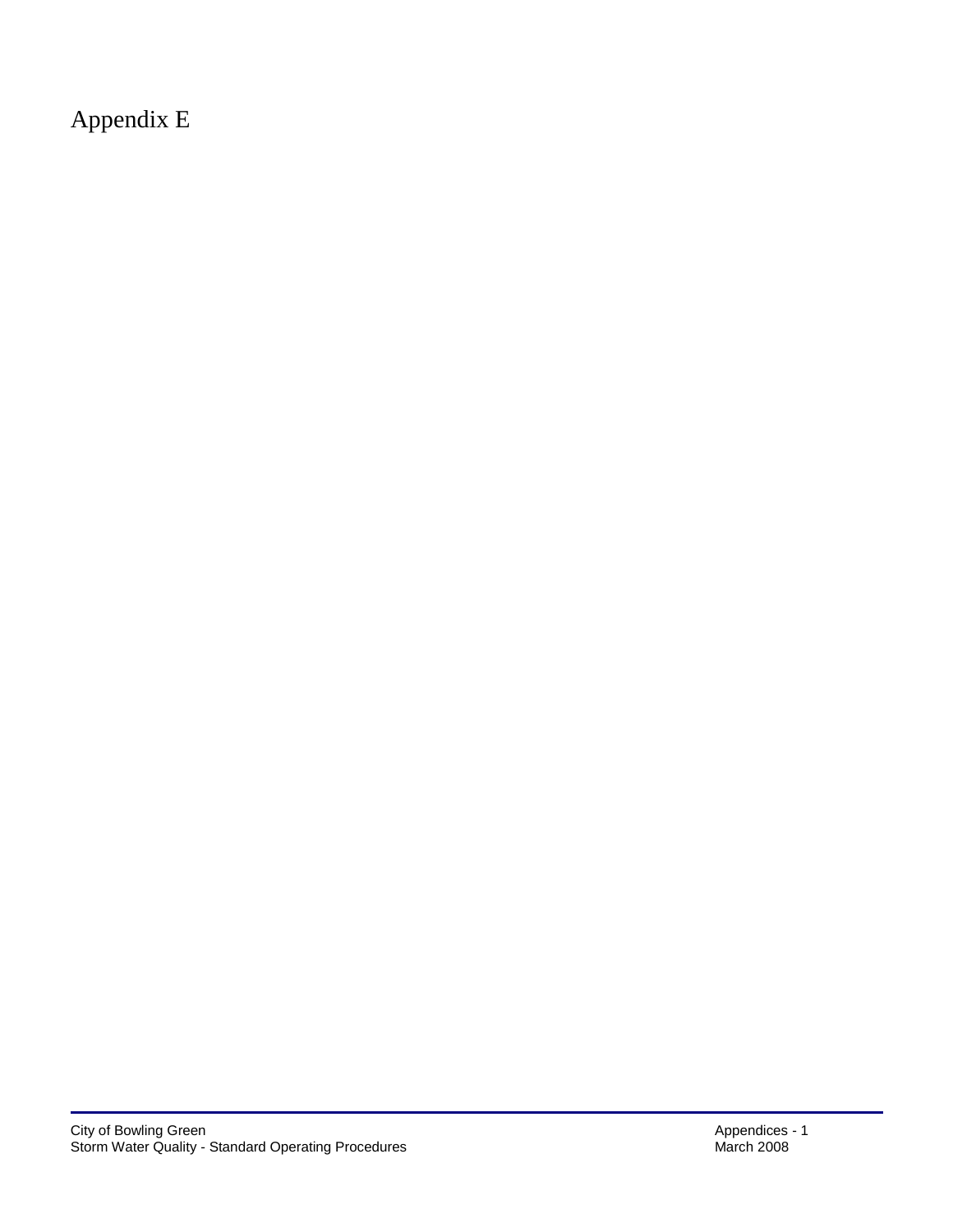## INSPECTION AND MAINTENANCE REPORT FORM

## TO BE COMPLETED EVERY 7 DAYS

| <b>INSPECTOR'S QUALIFICATIONS:</b>                           |                                                                                                                         |  |  |
|--------------------------------------------------------------|-------------------------------------------------------------------------------------------------------------------------|--|--|
|                                                              |                                                                                                                         |  |  |
| DAYS SINCE LAST RAINFALL: AMOUNT OF LAST RAINFALL ___ INCHES |                                                                                                                         |  |  |
| <b>STABILIZATION MEASURES</b>                                |                                                                                                                         |  |  |
| <b>AREA</b>                                                  |                                                                                                                         |  |  |
|                                                              |                                                                                                                         |  |  |
| DATE OF NEXT DISTURBANCE_______________________________      |                                                                                                                         |  |  |
|                                                              |                                                                                                                         |  |  |
| <b>STABILIZED WITH</b>                                       |                                                                                                                         |  |  |
| <b>CONDITION</b>                                             |                                                                                                                         |  |  |
| STABLIZATION REQUIRED:                                       | <u> 1980 - Johann John Stone, mars and de finland and de finland and de finland and definition of the second second</u> |  |  |
|                                                              |                                                                                                                         |  |  |
| TO BE PERFORMED BY: _______________ON OR BEFORE: ________    |                                                                                                                         |  |  |
| <b>INSPECTION AND MAINTENANCE REPORT FORM</b>                |                                                                                                                         |  |  |
| <b>SEDIMENT BASIN</b>                                        |                                                                                                                         |  |  |
|                                                              |                                                                                                                         |  |  |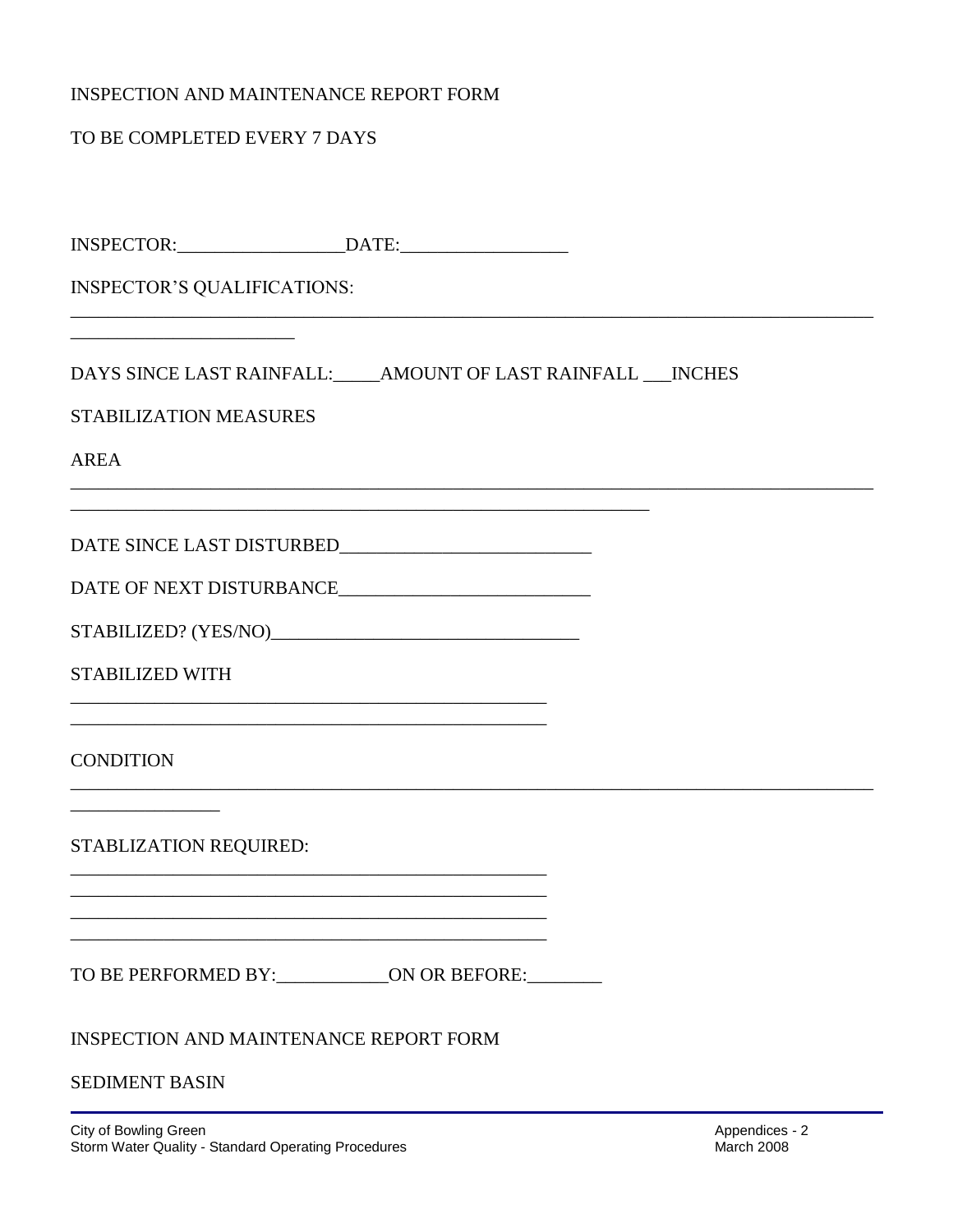| <b>CONDITION OF BASIN SIDE SLOPES</b>                       |  |  |  |  |
|-------------------------------------------------------------|--|--|--|--|
|                                                             |  |  |  |  |
| MAINTENANCE REQUIRED FOR SEDIMENT BASIN:                    |  |  |  |  |
| TO BE PREFORMED BY: __________ON OR BEFORE____________      |  |  |  |  |
| <b>OTHER CONTROLS</b><br>STABILIZED CONSTRUCTION ENTRANCE   |  |  |  |  |
| DOES MUCH SEDIMENT GET TRACKED ON TO ROAD?                  |  |  |  |  |
| IS GRAVEL CLEAN OR IS IT FILLED WITH SEDIMENT?_________     |  |  |  |  |
| DOES ALL TRAFFIC USE THE STABILIZED ENTRANCE TO LEAVE SITE? |  |  |  |  |
| MAINTENANCE REQUIRED FOR STABILIZED CONSTRUCTION ENTRANCE:  |  |  |  |  |
| TO BE PREFORMED BY: ______________ON OR BEFORE________      |  |  |  |  |
|                                                             |  |  |  |  |
| <b>INSPECTION AND MAINTENANCE REPORT FORM</b>               |  |  |  |  |
| CHANGES REQUIRED TO THE POLLUTION PREVENTION PLAN:          |  |  |  |  |
|                                                             |  |  |  |  |
|                                                             |  |  |  |  |
| <b>REASONS FOR CHANGES:</b>                                 |  |  |  |  |

\_\_\_\_\_\_\_\_\_\_\_\_\_\_\_\_\_\_\_\_\_\_\_\_\_\_\_\_\_\_\_\_\_\_\_\_\_\_\_\_\_\_\_\_\_\_\_\_\_\_\_\_\_\_\_\_\_\_\_\_\_\_\_\_\_\_\_\_\_\_\_\_\_\_\_\_\_\_\_\_\_\_\_\_\_\_